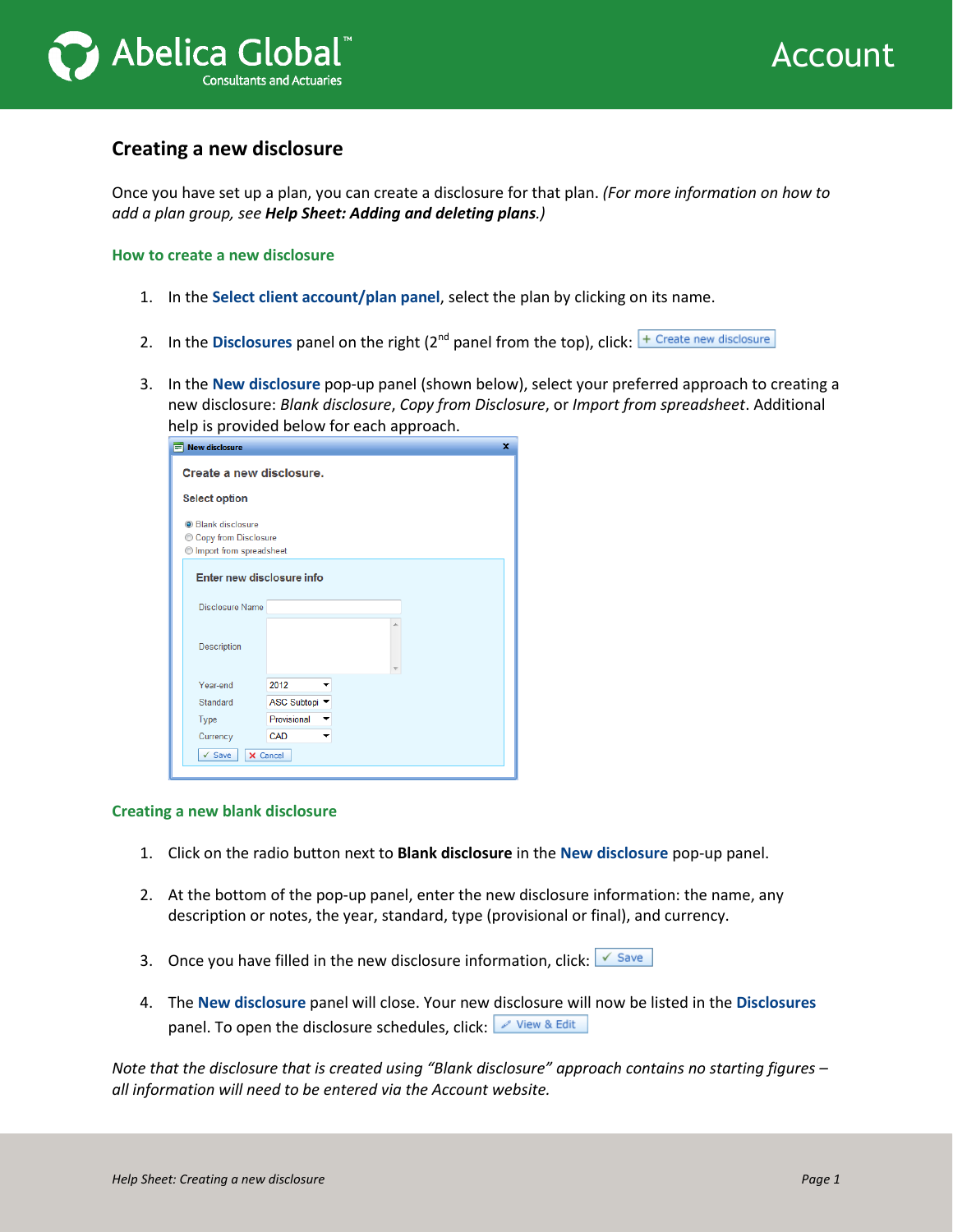



## **Coping an existing disclosure to a new disclosure**

- 1. Click on the radio button next to **Copy from Disclosure** in the **New disclosure** pop-up panel.
- 2. Choose the disclosure that you wish to copy from the "Copy from" drop-down menu.
- 3. At the bottom of the pop-up panel, enter the new disclosure information: the name, any description or notes, the year, standard, type (provisional or final), and currency.
- 4. Once you have filled in the new disclosure information, click:  $\sqrt{s_{\text{ave}}}$
- 5. The **New disclosure** panel will close. Your new disclosure will now be listed in the **Disclosures** panel. To open the disclosure schedules, which will be filled with the relevant values from your copied disclosure, click: View & Edit

## **Importing a new disclosure from Excel**

- 1. Click on the radio button next to **Import from spreadsheet** in the **New disclosure** pop-up panel.
- 2. Account disclosures must be imported in a specific format. To download an Excel template click **Download spreadsheet template.** Once the download is complete, open the template.
- 3. The spreadsheet template contains a separate worksheet for each standard: ASC Subtopic 715- 20; FRS 17; IAS 19; and, IAS 19R (reflecting the 2011 revisions to IAS 19).
- 4. Select the standard that you wish to use by clicking on the appropriate tab in the Excel template:



5. Right-click on the tab and select **Move or Copy**:

|                                        |                         | Insert                   |
|----------------------------------------|-------------------------|--------------------------|
|                                        | $\mathbb{R}$            | Delete                   |
|                                        |                         | Rename                   |
|                                        | Move or Copy            |                          |
|                                        | Ę                       | <b>View Code</b>         |
|                                        | $\mathbf{r}_{\text{H}}$ | Protect Sheet            |
|                                        |                         | <b>Tab Color</b><br>ь    |
|                                        |                         | Hide                     |
|                                        |                         | Unhide                   |
| $FRS17$ $IAS19rs$<br><b>IAS19</b><br>Ы |                         | Select All Sheets<br>ುರ್ |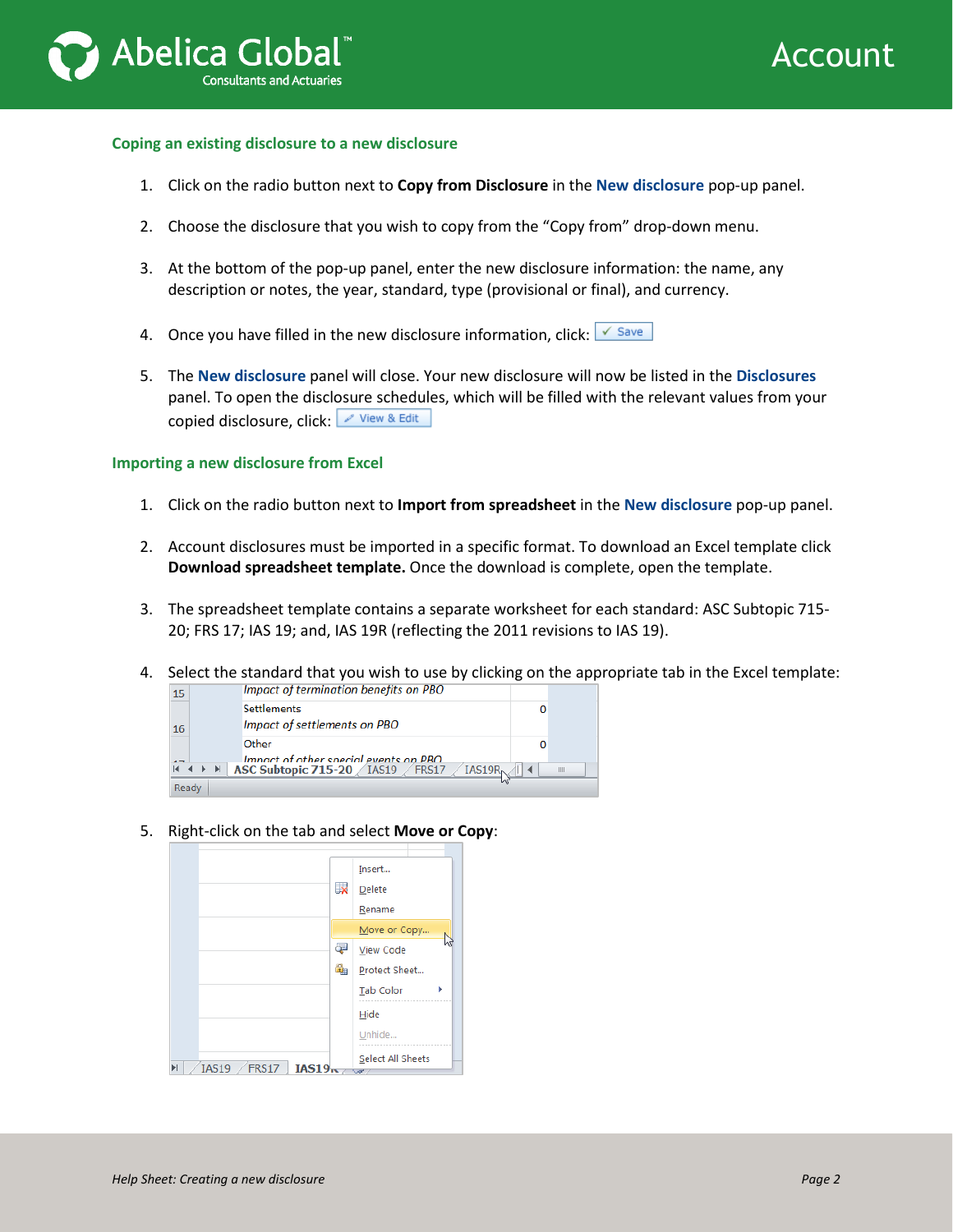



6. From here, you can copy the template for your selected standard to a new workbook, or you can append it to any existing accounting spreadsheet that you have open. For example, in the screenshot below, the template will be copied to another spreadsheet containing IAS 19R calculations. You can then link the relevant fields in the original spreadsheet to those in the Account template.

| φ.<br>Move or Copy                                                                                             |  |
|----------------------------------------------------------------------------------------------------------------|--|
| Move selected sheets<br>To book:                                                                               |  |
| Abelica Account Disclosure Upload Template.xls                                                                 |  |
| (new book)<br>Abelica_Account_Disclosure_Upload_Template.xls<br>My Original IAS19R Disclosure Spreadsheet.xlsx |  |
|                                                                                                                |  |
| (move to ena)                                                                                                  |  |
| Create a copy                                                                                                  |  |
| Cancel<br>OK                                                                                                   |  |

7. Note that some fields (e.g. benefit payments) appear on multiple schedules. These fields are linked in the spreadsheet, and highlighted as shown below:

|    | <b>S13</b> | $=015$                                      |  |
|----|------------|---------------------------------------------|--|
|    |            |                                             |  |
| 12 |            | Assets extinguished on business divestiture |  |
| 13 |            | Benefits paid through pension assets        |  |
|    |            | Other                                       |  |

Even if you overwrite the formulas linking the cells in the spreadsheet, these fields will have the same value when imported into Account (it will take the first instance of the cell on the spreadsheet).

- 8. When the Account template has been completed i.e. when all relevant fields have been filled you must save it in the appropriate format:
	- The name of the sheet must **exactly** match the name of your chosen standard: ASC Subtopic 715-20, FRS17, IAS19 or IAS19R.
	- If you have linked the values to those in another Excel workbook, you must **copy/pastevalues** prior to uploading the spreadsheet to Account.
	- $\triangleright$  Be sure to note where you have saved your final Account spreadsheet.
- 9. Return to the Account website and click **Select** to browse to your spreadsheet:

| Import from: |                               | Select |  |
|--------------|-------------------------------|--------|--|
|              | Download spreadsheet template |        |  |